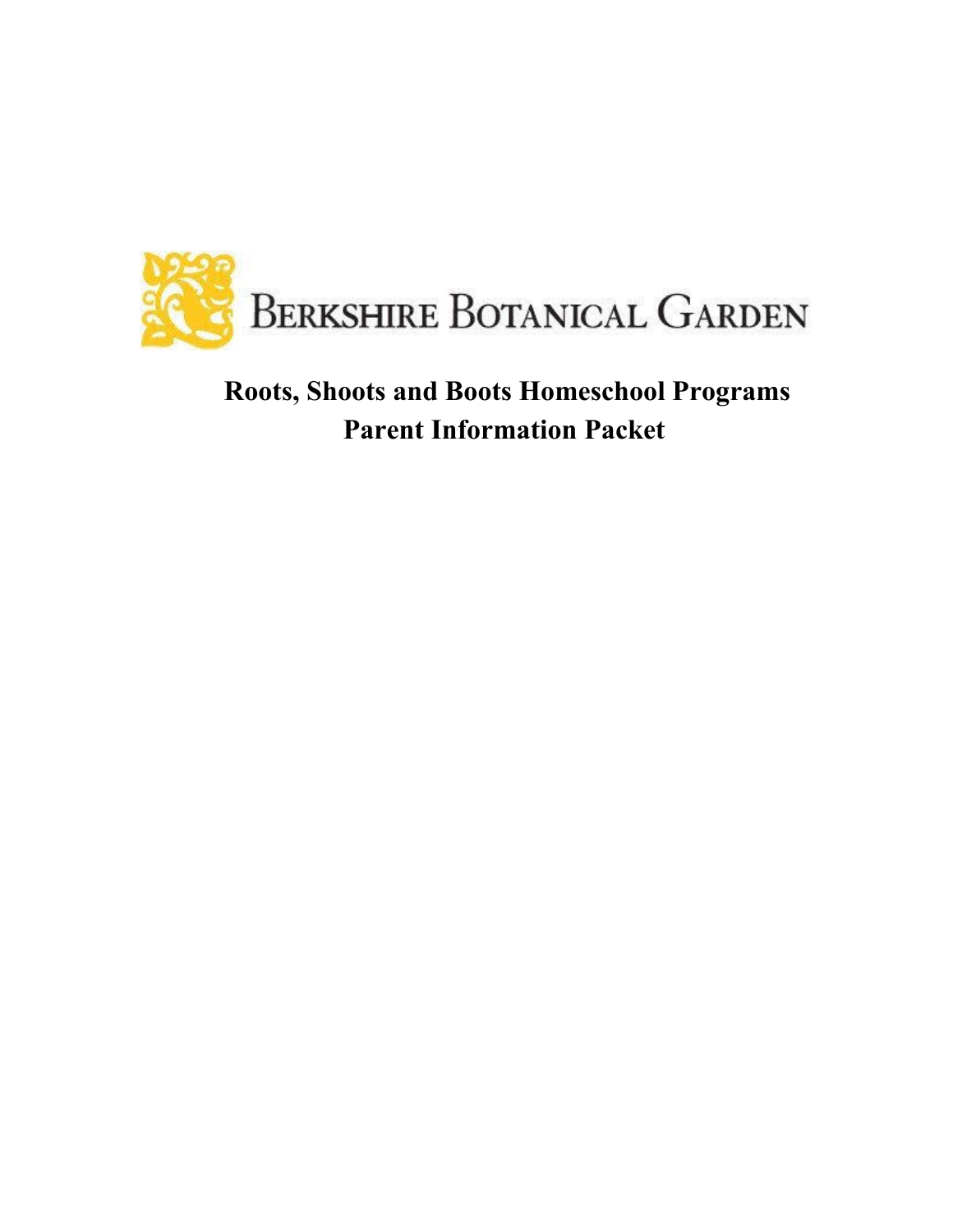### **ABOUT OUR PROGRAMS:**

BBG is excited to offer hands-on learning opportunities for homeschool pods and families. Each family or pod is invited to choose from a variety of lessons which focus on inquiry-based instruction and scientific discovery within the Garden. Lessons align with Massachusetts Curriculum Frameworks, with COVID safety protocols in place to ensure a safe and healthy learning environment. We are happy to work with you to offer individualized lessons on specific areas of interest, or you can trust our experienced youth educators to do the planning for you! Let the Garden be your classroom this fall!

Please expect to remain with your group for the duration of the session!

Each of these sessions are designed for pods or 'cohorts'. This is defined as a group of students who have consistently had physical contact with each other and have limited any other physical contact with those outside of their pod. Families, or groups of families, have begun to form these pods so as to continue to socialize and learn together.

Families and pods may choose from two session options:

- Sign up for a single session at the Garden (1.5hours).
- Sign up for four sessions over the course of multiple weeks.

### **RATES:**

Individual Session: \$12 for members and \$15 for non-members per student

Four Sessions: \$45 for members and \$55 for non-members per student

#### **Cancelations or Rescheduling:**

If your group needs to cancel or reschedule for any reason, please contact the camp director as soon as possible so that they can plan accordingly.

## **COVID- 19 SAFETY:**

BBG is carefully following all guidance and recommendations provided by the Commonwealth of Massachusetts and the CDC. These include:

- Requiring all visitors to wear a face covering when in the Garden.
- Requiring social distancing of a least 6 feet.
- Implementing regular daily cleaning of bathrooms and other facilities.
- Providing hand sanitizer.
- Running programs outdoors when possible or in a well-ventilated area, 6 feet apart when indoors.